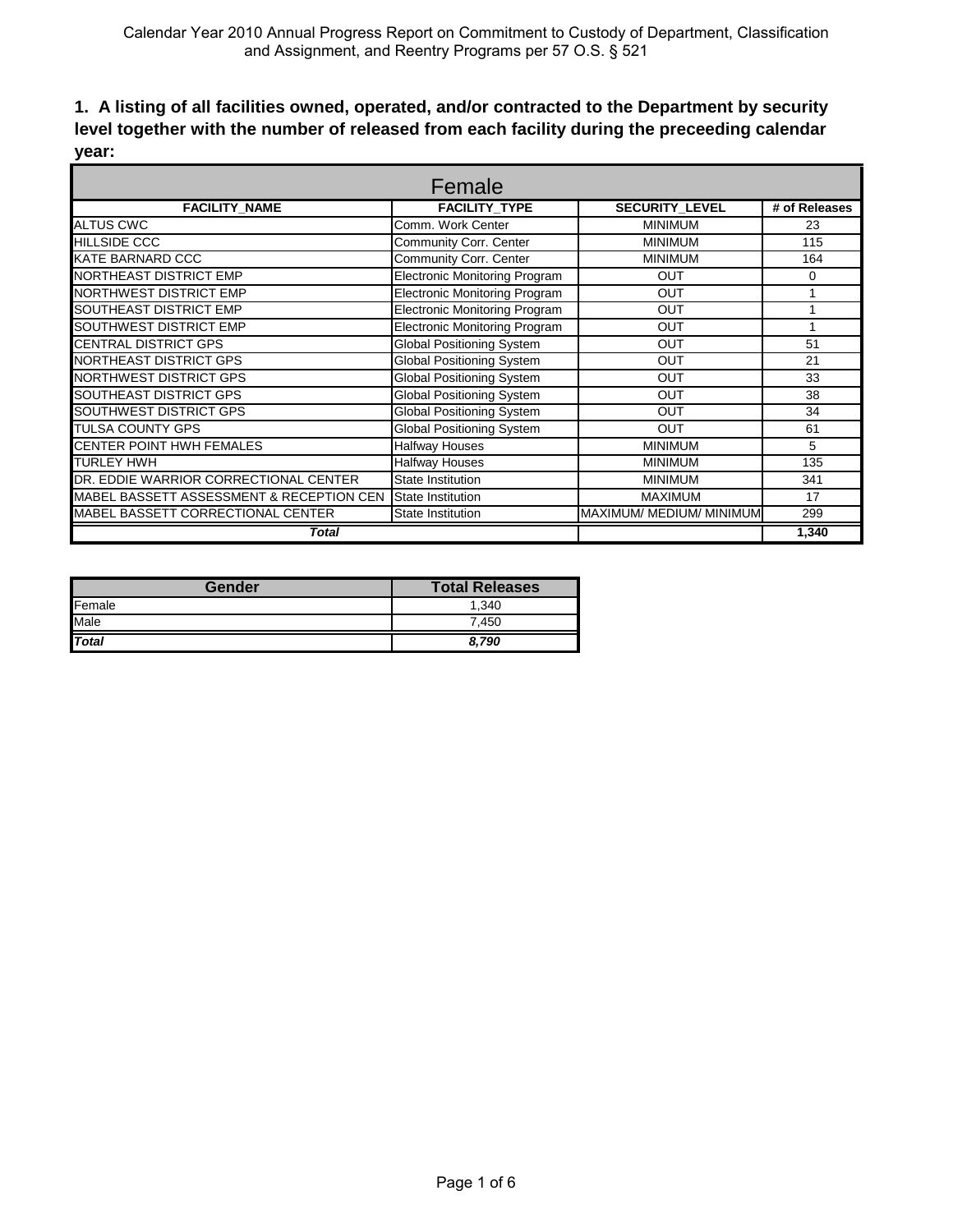# **1. (con't)**

| Male                                |                                                |                        |                 |
|-------------------------------------|------------------------------------------------|------------------------|-----------------|
| <b>FACILITY NAME</b>                | <b>FACILITY TYPE</b>                           | <b>SECURITY LEVEL</b>  | # of Releases   |
| <b>ALTUS CWC</b>                    | Comm. Work Center                              | <b>MINIMUM</b>         | 5               |
| <b>ARDMORE CWC</b>                  | Comm. Work Center                              | <b>MINIMUM</b>         | 24              |
| <b>BEAVER CWC</b>                   | Comm. Work Center                              | <b>MINIMUM</b>         | 11              |
| <b>CARTER COUNTY CWC</b>            | Comm. Work Center                              | <b>MINIMUM</b>         | 25              |
| <b>DAVIS CWC</b>                    | Comm. Work Center                              | <b>MINIMUM</b>         | 23              |
| <b>ELK CITY CWC</b>                 | Comm. Work Center                              | <b>MINIMUM</b>         | 4               |
| <b>FREDERICK CWC</b>                | Comm. Work Center                              | <b>MINIMUM</b>         | 38              |
| <b>HEALDTON CWC</b>                 | Comm. Work Center                              | <b>MINIMUM</b>         | 6               |
| <b>HOBART CWC</b>                   | Comm. Work Center                              | <b>MINIMUM</b>         | 39              |
| <b>HOLLIS CWC</b>                   | Comm. Work Center                              | <b>MINIMUM</b>         | 9               |
| <b>IDABEL CWC</b>                   | Comm. Work Center                              | <b>MINIMUM</b>         | 38              |
| <b>MADILL CWC</b>                   | Comm. Work Center                              | <b>MINIMUM</b>         | 24              |
| <b>MANGUM CWC</b>                   | Comm. Work Center                              | <b>MINIMUM</b>         | 6               |
| <b>SAYRE CWC</b>                    | Comm. Work Center                              | <b>MINIMUM</b>         | $\overline{17}$ |
| <b>WALTERS CWC</b>                  | Comm. Work Center                              | <b>MINIMUM</b>         | 26              |
| <b>WAURIKA CWC</b>                  | Comm. Work Center                              | <b>MINIMUM</b>         | 11              |
| CLARA WATERS COMMUNITY CORR. CENTER | Community Corr. Center                         | <b>MINIMUM</b>         | 103             |
| <b>ENID CCC</b>                     | <b>Community Corr. Center</b>                  | <b>MINIMUM</b>         | 43              |
| <b>LAWTON CCC</b>                   | Community Corr. Center                         | <b>MINIMUM</b>         | 145             |
| MUSKOGEE CCC                        | Community Corr. Center                         | <b>MINIMUM</b>         | 44              |
| OKLAHOMA CITY CCC                   | <b>Community Corr. Center</b>                  | <b>MINIMUM</b>         | 161             |
| <b>UNION CITY CCC</b>               | Community Corr. Center                         | <b>MINIMUM</b>         | 136             |
| <b>CHOCTAW COUNTY JAIL</b>          | County Jail Program                            | <b>MINIMUM</b>         | 0               |
| COMANCHE COUNTY JAIL                | County Jail Program                            | <b>MEDIUM</b>          | $\overline{4}$  |
| <b>COTTON COUNTY JAIL</b>           | County Jail Program                            | <b>MEDIUM</b>          | 3               |
| <b>CRAIG COUNTY JAIL</b>            | County Jail Program                            | <b>MINIMUM</b>         | $\mathbf{1}$    |
| <b>DEWEY COUNTY JAIL</b>            | County Jail Program                            | <b>MINIMUM</b>         | 0               |
| <b>GREER COUNTY JAIL</b>            | County Jail Program                            | <b>MINIMUM</b>         | $\overline{2}$  |
| JEFFERSON COUNTY JAIL               | County Jail Program                            | <b>MINIMUM</b>         | 1               |
| <b>KIOWA COUNTY JAIL</b>            | County Jail Program                            | <b>MINIMUM</b>         | 0               |
| LEFLORE COUNTY JAIL                 | County Jail Program                            | <b>MEDIUM/ MINIMUM</b> | $\overline{1}$  |
| <b>MARSHALL COUNTY JAIL</b>         | County Jail Program                            | <b>MEDIUM</b>          | $\mathbf{1}$    |
| <b>NOWATA COUNTY JAIL</b>           | County Jail Program<br><b>MINIMUM</b>          |                        | 4               |
| OKLAHOMA COUNTY JAIL                | County Jail Program<br><b>MEDIUM</b>           |                        | 30              |
| OKMULGEE COUNTY JAIL                | <b>MEDIUM</b><br>County Jail Program           |                        | $\overline{4}$  |
| <b>OTTAWA COUNTY JAIL</b>           | County Jail Program<br><b>MEDIUM</b>           |                        | $\overline{2}$  |
| ROGER MILLS COUNTY JAIL             | County Jail Program                            | <b>MEDIUM</b>          | 0               |
| TILLMAN COUNTY JAIL                 | County Jail Program                            | <b>MEDIUM/ MINIMUM</b> | 8               |
| <b>CENTRAL DISTRICT EMP</b>         | <b>Electronic Monitoring Program</b>           | OUT                    | 2               |
| <b>NORTHEAST DISTRICT EMP</b>       | <b>Electronic Monitoring Program</b>           | OUT                    | 2               |
| NORTHWEST DISTRICT EMP              | <b>Electronic Monitoring Program</b>           | OUT                    | 11              |
| SOUTHEAST DISTRICT EMP              | <b>Electronic Monitoring Program</b>           | <b>OUT</b>             | 6               |
| SOUTHWEST DISTRICT EMP              | <b>Electronic Monitoring Program</b>           | OUT                    | $\overline{7}$  |
| <b>TULSA COUNTY EMP</b>             | <b>Electronic Monitoring Program</b>           | OUT                    | 6               |
| <b>CENTRAL DISTRICT GPS</b>         | <b>Global Positioning System</b>               | OUT                    | 116             |
| NORTHEAST DISTRICT GPS              | <b>Global Positioning System</b>               | OUT                    | 57              |
| NORTHWEST DISTRICT GPS              | <b>Global Positioning System</b>               | <b>OUT</b>             | 61              |
| <b>SOUTHEAST DISTRICT GPS</b>       | <b>Global Positioning System</b>               | OUT                    | 87              |
| SOUTHWEST DISTRICT GPS              | <b>Global Positioning System</b>               | OUT                    | 71              |
| <b>TULSA COUNTY GPS</b>             | <b>Global Positioning System</b>               | <b>OUT</b>             | 111             |
| <b>AVALON HWH</b>                   | <b>Halfway Houses</b>                          | <b>MINIMUM</b>         | 389             |
| <b>BRIDGEWAY HWH</b>                |                                                | <b>MINIMUM</b>         | 166             |
| <b>CARVER HWH</b>                   | <b>Halfway Houses</b><br><b>Halfway Houses</b> | <b>MINIMUM</b>         | 354             |
| CATALYST-CAMEO HWH                  | <b>Halfway Houses</b>                          | <b>MINIMUM</b>         | 64              |
| <b>CENTER POINT HWH</b>             |                                                |                        |                 |
|                                     | <b>Halfway Houses</b>                          | <b>MINIMUM</b>         | 51              |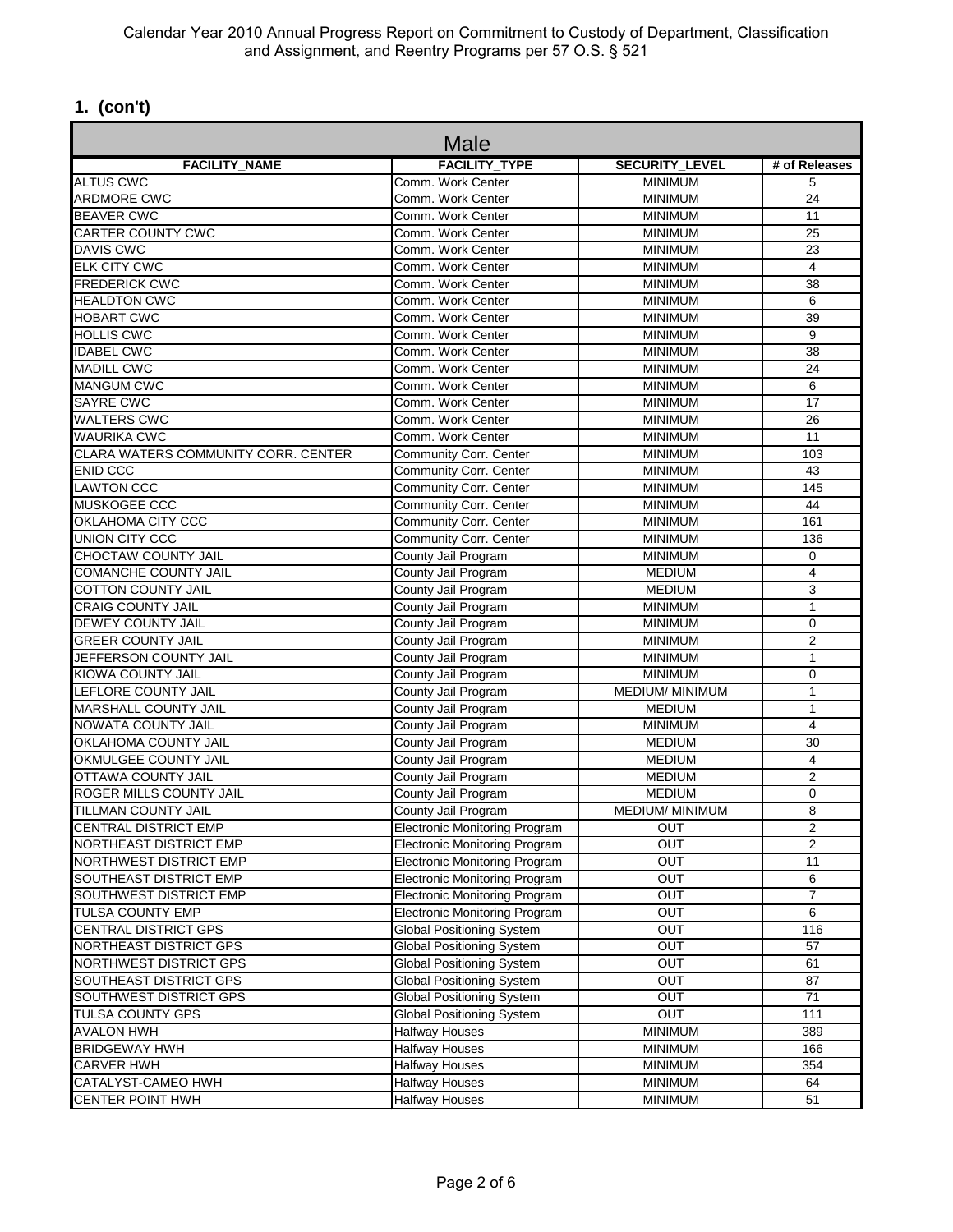Calendar Year 2010 Annual Progress Report on Commitment to Custody of Department, Classification and Assignment, and Reentry Programs per 57 O.S. § 521

# **1. (con't)**

| Male                                    |                          |                        |       |
|-----------------------------------------|--------------------------|------------------------|-------|
| <b>CENTER POINT OSAGE HWH</b>           | <b>Halfway Houses</b>    | <b>MINIMUM</b>         | 43    |
| DRUG RECOVER, INC-IVAN HWH              | <b>Halfway Houses</b>    | <b>MINIMUM</b>         | 92    |
| OKLAHOMA HWH                            | <b>Halfway Houses</b>    | <b>MINIMUM</b>         | 110   |
| <b>RIVERSIDE HWH</b>                    | Halfway Houses           | <b>MINIMUM</b>         | 54    |
| <b>CIMARRON CORRECTIONAL FACILITY</b>   | <b>Private Prison</b>    | <b>MEDIUM</b>          | 73    |
| DAVIS CORRECTIONAL FACILITY-HOLDENVILLE | <b>Private Prison</b>    | <b>MEDIUM</b>          | 169   |
| <b>LAWTON CORRECTIONAL FACILITY</b>     | Private Prison           | <b>MEDIUM</b>          | 232   |
| CHARLES E. BILL JOHNSON CORR. CENTER    | State Institution        | <b>MINIMUM</b>         | 551   |
| HOWARD MCLEOD CORRECTIONAL CENTER       | State Institution        | <b>MINIMUM</b>         | 244   |
| JACKIE BRANNON CORRECTIONAL CENTER      | State Institution        | <b>MINIMUM</b>         | 283   |
| JAMES CRABTREE CORRECTIONAL CENTER      | State Institution        | <b>MEDIUM/ MINIMUM</b> | 114   |
| <b>JESS DUNN CORRECTIONAL CENTER</b>    | State Institution        | <b>MINIMUM</b>         | 379   |
| JIM E HAMILTON CORRECTIONAL CENTER      | State Institution        | <b>MINIMUM</b>         | 340   |
| JOHN LILLEY CORRECTIONAL CENTER         | State Institution        | <b>MINIMUM</b>         | 298   |
| JOSEPH HARP CORRECTIONAL CENTER         | <b>State Institution</b> | <b>MEDIUM</b>          | 263   |
| LEX ASSESSMENT & RECEPTION CENTER       | State Institution        | <b>MAXIMUM</b>         | 138   |
| <b>LEXINGTON CORRECTIONAL CENTER</b>    | <b>State Institution</b> | <b>MEDIUM/ MINIMUM</b> | 229   |
| MACK ALFORD CORRECTIONAL CENTER         | State Institution        | <b>MEDIUM/ MINIMUM</b> | 161   |
| NORTHEAST OKLAHOMA CORR. CENTER         | <b>State Institution</b> | <b>MINIMUM</b>         | 172   |
| OKLAHOMA STATE PENITENTIARY             | State Institution        | <b>MAXIMUM</b>         | 129   |
| OKLAHOMA STATE REFORMATORY              | <b>State Institution</b> | <b>MEDIUM/ MINIMUM</b> | 154   |
| R.B. DICK CONNER CORRECTIONAL CENTER    | <b>State Institution</b> | <b>MEDIUM/ MINIMUM</b> | 217   |
| WILLIAM S. KEY CORRECTIONAL CENTER      | <b>State Institution</b> | <b>MINIMUM</b>         | 445   |
| <b>Total</b>                            |                          |                        | 7,450 |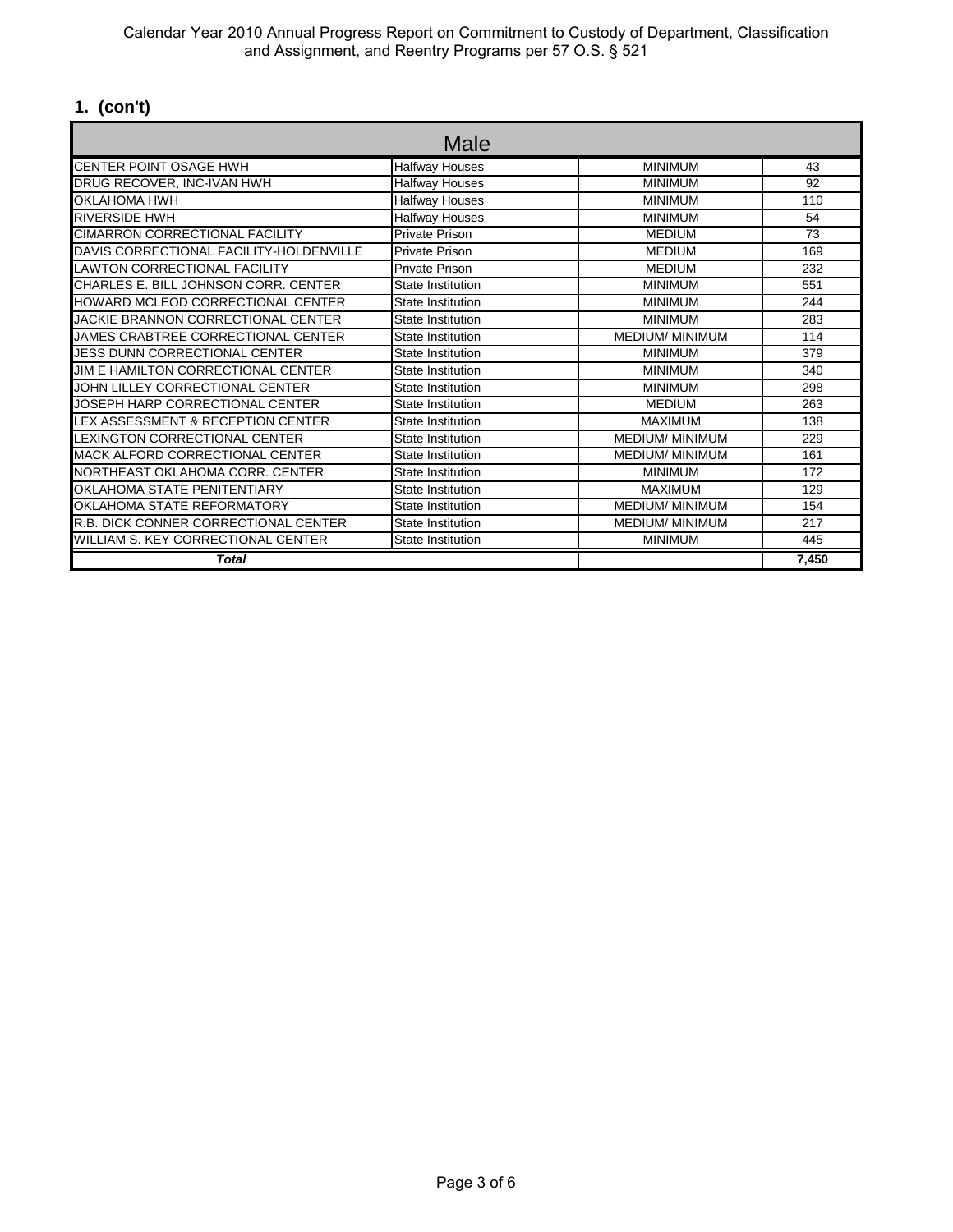### **2. Total number of inmates released from physical custody during the preceding calendar year**

| <b>CY10 Releases from Physical Custody</b> |                |       |
|--------------------------------------------|----------------|-------|
|                                            | <b>Males</b>   | 7,390 |
| <b>Prison Discharges</b>                   | <b>Females</b> | 1,337 |
|                                            | <b>Total</b>   | 8,727 |
|                                            | <b>Males</b>   | 60    |
| <b>Deaths</b>                              | <b>Females</b> | 3     |
|                                            | <b>Total</b>   | 63    |
| <b>Total Releases</b>                      |                | 8,790 |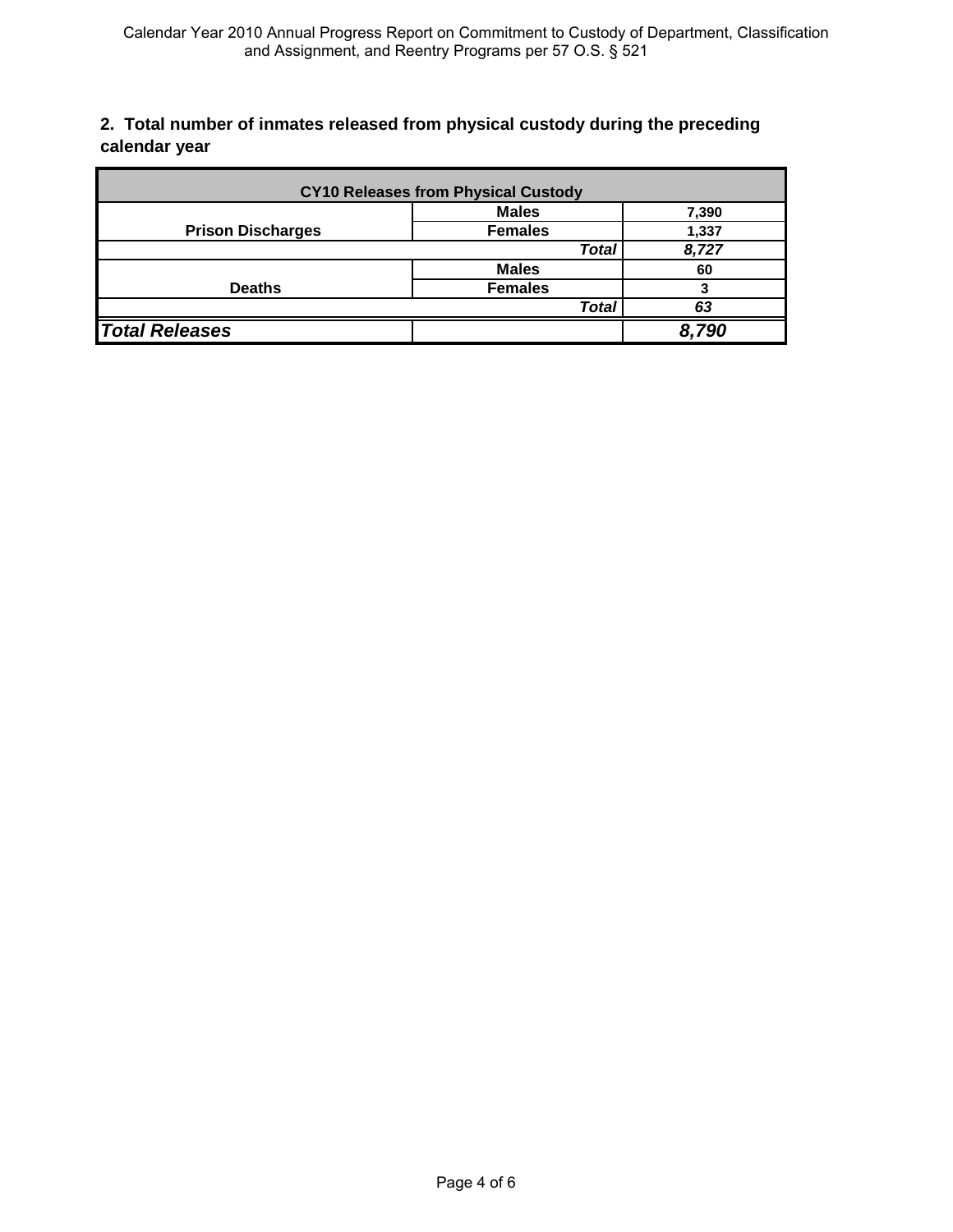#### **3. A total of the number of inmates employed by private employers prior to the inmate's release from physical custody.**

| <b>CY10 Inmates Employed Prior to Release</b> |      |  |
|-----------------------------------------------|------|--|
| <b>Work Release</b>                           | 2665 |  |
| <b>Institutional Private Employers</b>        | 425  |  |